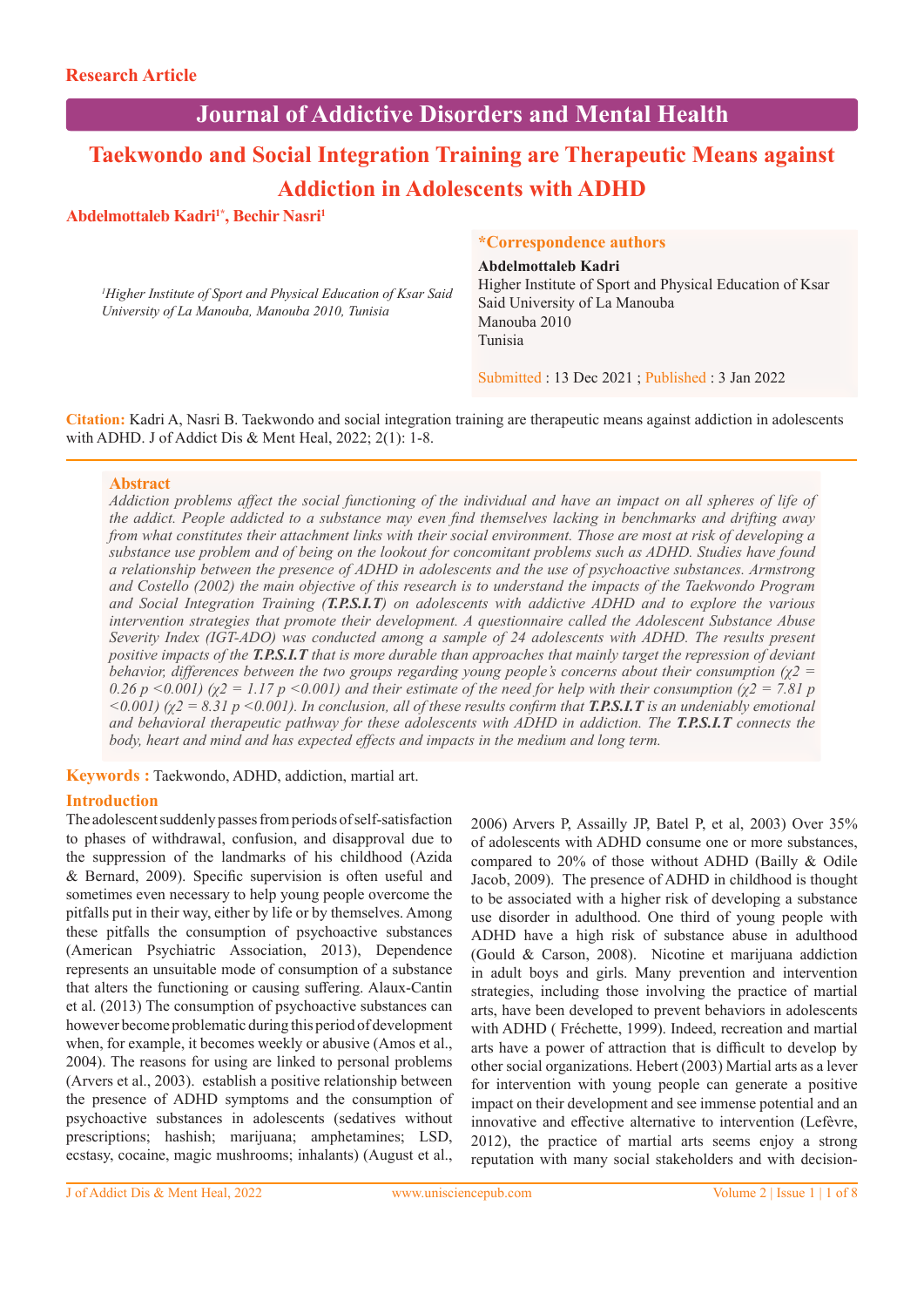makers. In fact, several programs are set up in schools and in community settings in order to prevent the consumption of psychoactive substances and to improve the psychosocial capacities of young people. Lefèvre et al. (2005) this study is interested in the use of a martial art as a lever for intervention in a population where the intervention must be rigorous in order not to generate perverse effects (Pantaléon, 2003). Programs using martial arts would have positive repercussions for young people, namely improving interpersonal relationships, channeling aggression, internalizing the learning of sports rules and going beyond their own limits (Coakley, 2011). Martial arts can also be a good way to reform addictive adolescents with ADHD, since it would allow them to structure their lives according to traditional values and goals, to place them in a controlled environment, to teach them mastery, of self, obedience to authority and compliance with rules, and to provide them with pro-social role models (Ekholm, 2013). Martial arts would improve an individual's academic skills and improve their employability, since the skills acquired could be transferred to other spheres of an individual's life (Habersetzer & Habersetzer, 2000). A social integration component is paired with the training program component. Personal and social development workshops are offered to participants in order to promote their social integration. Participants appreciate that there are social integration activities after training.

Taekwondo allows learning from structured educational activities through which the individual learns to live in peace with himself through rituals, moral codes and symbols (Beaudry, 1992) Some see Taekwondo an innovative way of intervening with adolescents with addictive ADHD (Hebert, 2011). The Taekwondo and Social Integration Training **(T.P.S.I.T)** Program has been beneficial for their mental health and social adjustment. Weiser et al. (1995) This beneficial dimension of Taekwondo is conditional on a traditional teaching, within which the rituals and the philosophy of this discipline are respected. In fact, the use of Taekwondo in this population has positive repercussions, particularly concerning anxiety, self-esteem, optimism and pro-social behavior (Trulson, 1986). Traditional Taekwondo training, with the teaching of the philosophy that surrounds it, compared to training without it, decreases anxiety; the aggressiveness and pro-social behaviors of adolescents with addictive ADHD. (Vertonghen & Theeboom, 2010).

The work of (Lakes & Hoyt, 2004) and that of (Steyn & Steyn, 2009) provide similar results. Young people who practice Taekwondo see an increase in some of their psychosocial and personal capacities. Finally, (Reynes & Lorant, 2004), comparing young people practicing Taekwondo with young people playing hockey and young people not practicing any sport, state that young people practicing Taekwondo obtain better scores on self-esteem measures and personal growth. Studies that focus on the effects of Taekwondo in adolescents with addictive ADHD therefore offer fairly positive results. The authors state that it is important to build on Taekwondo pomsaes and meditation through teaching Taekwondo to adolescents with addictive ADHD (Davis & Menard, 2013).

The biggest difference between the use of Taekwondo with ordinary youth and those with addiction is in the program and the context surrounding the sport activity (Danish & Nellen, 1997) the goals of the **T.P.S.I.T** program are to demonstrate to adolescents with ADHD that the skills physical and mental are important in everyday life and that obstacles to their goals are surmountable (Papacharisis et al., 2005). Improved abilities to set goals solve problems and increase positive thinking (Lapointe, 2011). The trainer interacts and intervenes with adolescents with addictive ADHD directly within Taekwondo. (Payne, 1997). Taekwondo is increasingly popular with the general population and particularly with adolescents with addictive ADHD (Hebert, 2003). Social educators also seem to have a passion for Taekwondo, since it is increasingly used in a preventive and educational way, particularly in mental health and drug addiction (Fuller, 1988). Finally, (Egan, 1993) affirm that it is important to put in place strategies allowing adolescents with ADHD addiction to transfer the capacities and skills acquired to other areas of their lives. Taekwondo could provide adolescents with addictive ADHD with a reflection to learn to live. This is why Taekwondo, as a martial art, seems more appropriate to us because it offers techniques of control to end a conflict and be like a school of life (Gleser & Brown, 1988). This **T.P.S.I.T**, or sports therapy, program, based essentially on the practice of Taekwondo, is intended to be both an alternative measure and a preventive measure for addicted ADHD adolescents. The **T.P.S.I.T** program gives adolescents with ADHD addiction by offering them sessions with discussion and reflection workshops targeting themes touching the social values acceptable to the majority. Over a period of one year at a rate of 3 times a week, ADHD addicted adolescents address friendship, politeness, respect, self-control, modesty, honor, sincerity and courage and seek to live these concepts with their peers. In order to ensure that the objectives are achieved, the person in charge or the instructor reserved the right to keep the young person in the **T.P.S.I.T** program until he is judged fit to resume his life in hand. For the program coach, who has worked with this clientele, it is encouraging to see the changes observed. This is why it is important to know that martial arts have been part of traditional Japanese life for several centuries (Ortega, 1996). Looking at the impact of Taekwondo on these people, it's hard to imagine that the same could be true for Tunisians and even Americans. Our cultural difference is based on having rather than being and our approach to Taekwondo is more athletic than educational. It is therefore obvious that Taekwondo seen in a sporting way cannot have the same impact as in Japan. In light of this observation, as the literature shows, some authors wanted to see what Taekwondo could bring to addicted adolescents with ADHD. We believe that the **T.P.S.I.T**  program is a concrete example of action that has contributed to helping addicted adolescents with ADHD. This program, or sports therapy, based essentially on the practice of Taekwondo is intended to be both an alternative measure and a preventive measure for these young people. Taekwondo is an instrument used to channel aggression and reduce aggressive behavior of a destructive nature, all this while keeping as its primary goal to pacify the behavior of the young. (Hebert, 1998), ADHD addicted adolescents seek an inner path to live in harmony with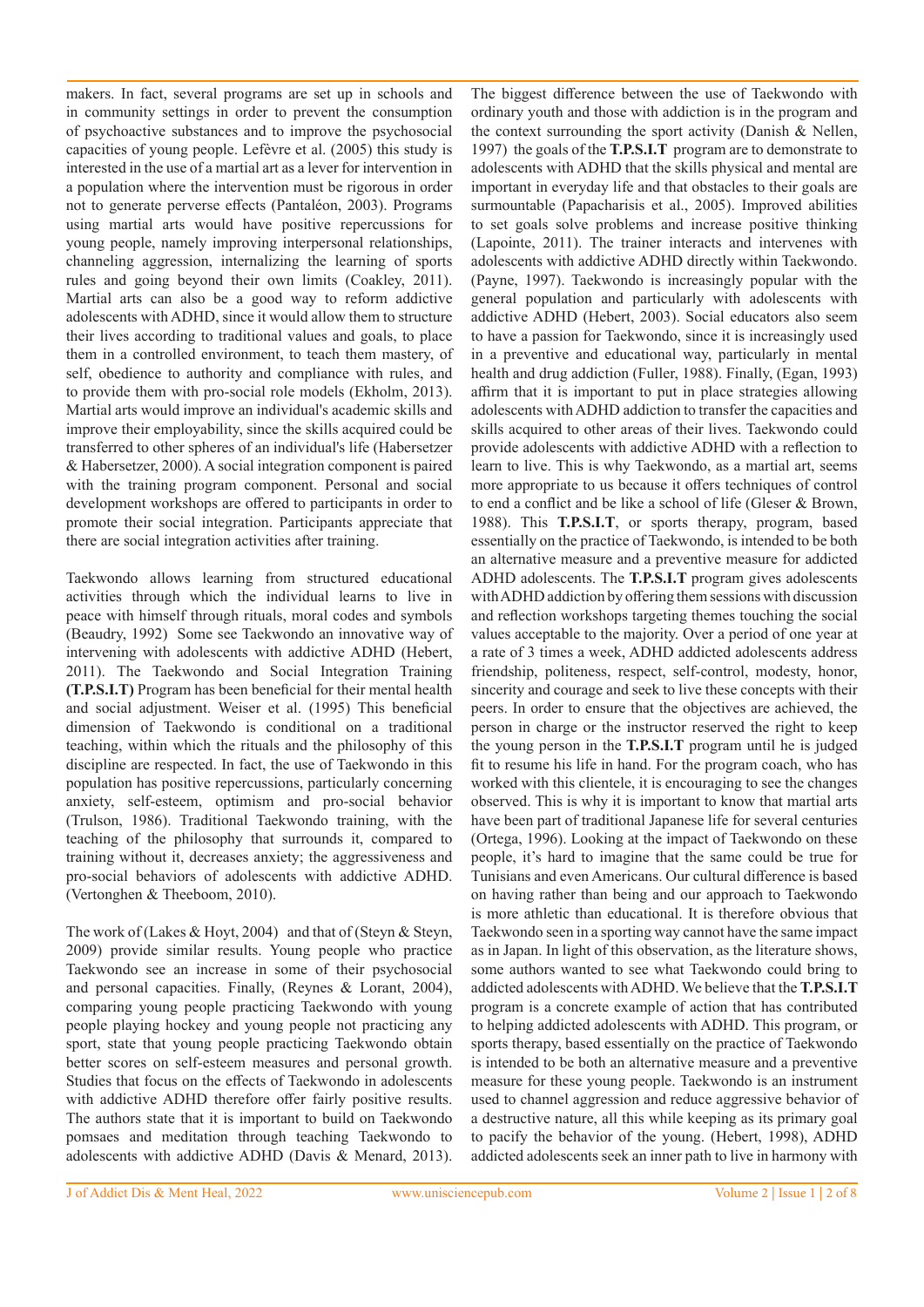themselves and others and they need benchmarks in the society in which we live. Since Taekwondo, which is a path of the martial arts family, allows the ultimate fight with oneself to get to know each other in action; it is obvious that a process of personal and social growth can then take place within each practitioner (Hebert, 1998). Indeed, the action must take place within a rather informal sporting framework, but within which the respect of the rules and the regularity of the interventions are advocated, and where the rules are fixed progressively by taking into consideration the participants. of the program (Gasparini, 2008). In addition, working in a small group would be preferred in this type of program, since it is more effective and more conducive to the achievement of the social goals of adolescents with addictive ADHD (Coalter, 2007). This would allow the coach to clearly determine what the specific needs of each of the participants. It is important for the young person to feel connected to others and to develop a sense of belonging to the program in order to maximize its effects (Haudenhuyse et al., 2012). Working in a small group can have a significant impact on creating bonds among participants in its development and maximizing the effectiveness of a program (Coakley, 2002). Finally, it is important to emphasize the need for young people to have a voice, to be heard by the intervener of the program, in order to be an actor, an active agent of its integration (Donnelly & Coakley., 2002). Indeed, as demonstrated in the scientific literature, the use of the **T.P.S.I.T** program as an intervention lever can have beneficial effects on the prevention of behavior in adolescents with addictive ADHD, in particular with regard to relates to the formation of good self-esteem, the development of reasoning skills, social and moral skills and the channeling of aggression.

## **Experimental Section**

#### **Population Selection: Inclusion/Exclusion Criteria**

The present study is a randomized controlled study registered within the Clinical Trials registry (NCT0478749). Fourty eight immature Tunisians with dependence (48 males) were signed. They constitute a representative sub- sample of dependence cases from the Tunis Addiction Rehabilitation Center (Tunisia). They were aimlessly allocated to a TKD group ( $n = 24$ , age 15, 24 males) or a control group ( $n = 24$ , age = 15.2, 24 males). A total sample size of 48 members was demanded. A sample size of 24 participants was chosen, who attended all practice sessions. To be eligible to partake in the study, participants were demanded to meet the following criteria

- new requests for support.
- To be appertained to a support service or to an ferocious follow-up service
- to be appertained in the service of enforcement whether or not the family is willing to admit services
- only one adolescent per family was named for the study. Original institutional ethical blessing was handed for this study, which was conducted in agreement with the 1964 Helsinki protestation and its posterior emendations.

Written informed concurrence was attained from the participants and their parents following verbal description of all experimental details, and former to experimental data collection. The study was carried out from December 2017 to

December 2018.The participants of the TKD group performed specific TKD ways, poomsaes and Social Integration Training. Participants in the control group don't engage in any physical exertion,

#### **Measures**

### **The Adolescent Substance Abuse Severity Index (IGT-ADO) (Germain et al., 1998).**

 This section of the questionnaire focuses on the main indicators recognized to assess the severity of consumption. It is divided into 25 points relating to: the nature of the psychoactive substances consumed (alcohol, cannabis, hallucinogens, other drugs); the mode of administration; the place generally associated with consumption; the number of different psychoactive substances consumed; the age and the regularity of consumption the negative consequences of consumption (the "balck out", the "bad trip", overdose or the presence of debt); the intensity of the difficulties experienced in relation to consumption; the estimate of the disturbance associated with consumption (scale from 0 to 4); and the estimate of the need for help (scale of 0 to 4). The data collected from young people are reliable and have shown good validity in previous studies (Realmuto et al., 2009).

#### **TKD Intervention**

## **Taekwondo Program and Social Integration Training (T.P.S.I.T)**

Using, Taekwondo as a vehicle for change. The TKD group rehearsed specific exercises for one hour three times per week and a different day per week, where the party arrives at 9 a.m., receives Social integration training for a time. Particular and social development shops are offered to participants in order to promote their integration. The trainer offers shops grounded on his particular social knowledge. It's important that the trainer explains to the participants the explanation for his important speech. Training sessions took place between 6 and 7 pm. The intervention took place in the Tunis Addiction Rehabilitation Center (Dojang). The TKD intervention program comported of the specialized skill development aspect of the sport (e.g., blocking, punching and remonstrating) and poomsae (forms; they're a series of arranged physical movements performed with specialized perfection in a particular order). This alternate exertion consists of different stages in which high situations of attention are demanded to execute the movements, including blocks and kicks, with perfection in the correct order. At each stage of progression movements come more grueling. Sparring sessions some training- related games are sometimes played. Music, intended to motivate the group during training, the sound of training bells is also part of the sound terrain of the place. New forms for 30-min. ahead and after each training session, participants completed a 10-min general warm-up ( stretching, jogging and strengthening, sitting-up and pushingup) at the end of the training, there were exercises to strengthen abdominal and push-ups and recovery, independently. The TKD intervention was conducted by good TKD educator (researcher). The terrain offered to participants is rather friendly and informal, creating an intriguing dynamic.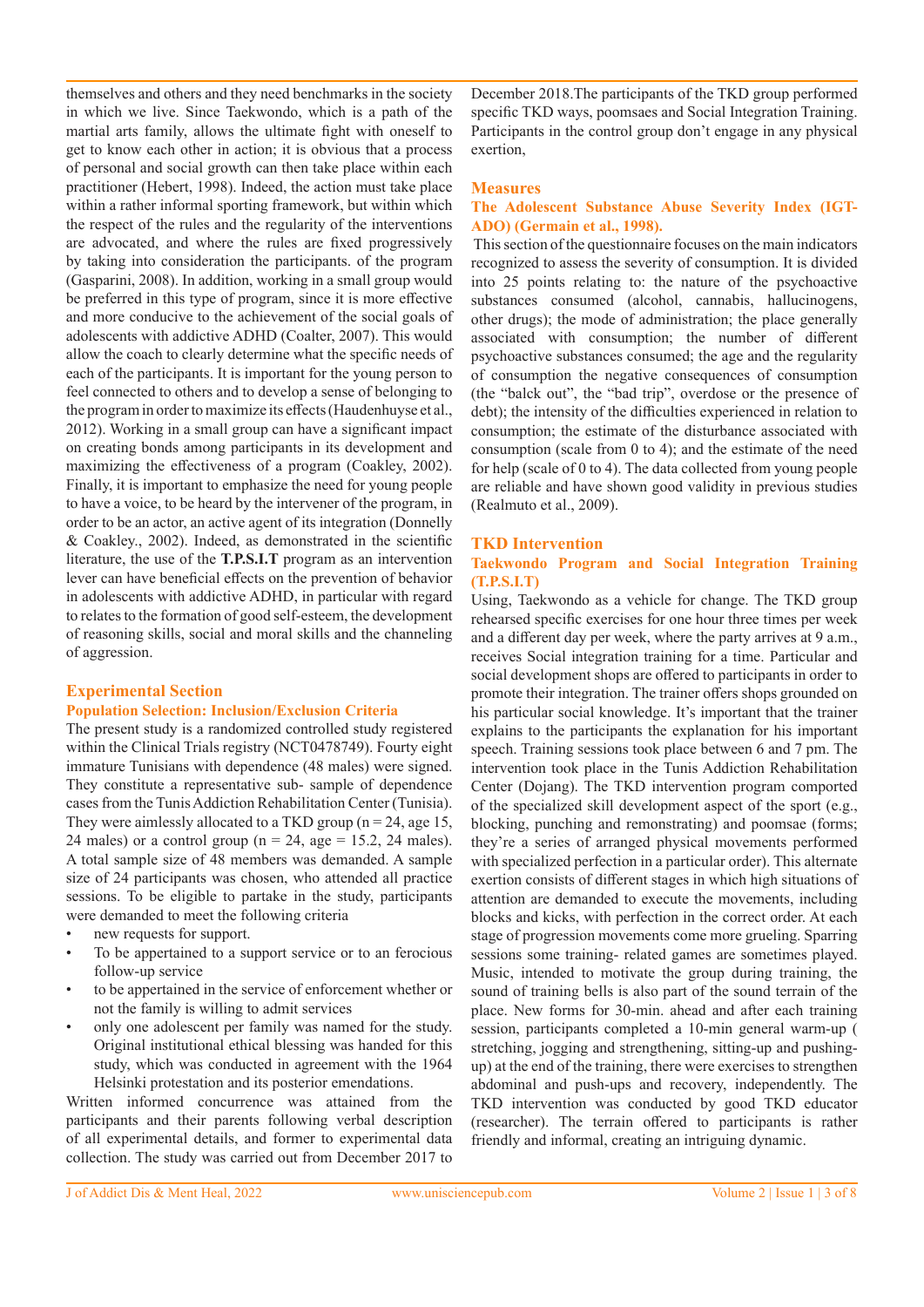## **Statistical Analysis**

A priori power analysis computation of the sample size was carried out with the software G \* Power Version 3.1.9.2 (Heinrich Heine University Düsseldorf, Düsseldorf, Germany). A significance level of p-value \_ 0.05 was set for all analyzes other that the t-tests where the Bonferroni adjustment was applied. All statistical analyzes were carried out using the commercial software Statistical Package for the Social Sciences for Windows version 16.0 (SPSS Inc., Chicago, IL, USA). We first carried out a descriptive analysis and then a hierarchical

multiple regression which aims to describe and compare the consumption of psychoactive substances in the two groups of adolescents receiving a training program, Student t-tests were used to identify baseline differences between groups and training effects over time, with the Bonferroni correction used to provide protection from multiple testing. Dependent variables were analyzed using separate 2 (groups: TKD groupcontrol group) - 2 (time: before, after) analysis of variance (ANOVA).

## **Results**

| Consumption<br>characteristics<br>$(\%)$                                             | <b>TKD GROUP</b> |                |                 |              |            | <b>CONTROL GROUP</b> |                |                 |         |            |
|--------------------------------------------------------------------------------------|------------------|----------------|-----------------|--------------|------------|----------------------|----------------|-----------------|---------|------------|
|                                                                                      | $\frac{0}{0}$    | Pre            | Post            | $\mathbf{P}$ | $T/\chi^2$ | $\frac{0}{0}$        | Pre            | Post            | P       | $T/\chi^2$ |
| Alcohol $(\% )$                                                                      | 97,2             | 93,4           | 0,1             | < 0.001      | 0,26       | 96,3                 | 96,8           | 23,4            | < 0.001 | 1,32       |
| Cannabis $(\% )$                                                                     | 89,7             | 83,3           | 2,4             | < 0.001      | 5,49       | 89,2                 | 81,4           | 21,6            | < 0.001 | 6,17       |
| Amphetamine<br>$(\%)$                                                                | 71,3             | 53,1           | 2,2             | < 0.005      | 0,01       | 70,6                 | 96,8           | 9,9             | < 0.005 | 0,08       |
| Cocaine (%)                                                                          | 7,3              | 6,3            | 0,2             | < 0.001      | 0,64       | 7,1                  | 6,5            | 4,4             | < 0.001 | 0,93       |
| Hallucinogenic<br>$(\%)$                                                             | 58,1             | 37,1           | 2,4             | < 0.001      | 7,81       | 63,2                 | 41,6           | 27,2            | < 0.001 | 8,01       |
| Negative consequences associated with consumption $(\%)$                             |                  |                |                 |              |            |                      |                |                 |         |            |
| Black out %                                                                          | 16,8             | 23,1           | 2,1             | < 0.001      | 0,26       | 18,6                 | 23             | 16,4            | < 0.001 | 0,78       |
| Bad trip %                                                                           | 27,8             | 34,2           | 1,6             | < 0.003      | 5,49       | 29,7                 | 26,9           | 28,2            | < 0.003 | 6,62       |
| Overdose %                                                                           | 2,1              | 1,7            | 0,7             | < 0.001      | 0,01       | 2,19                 | 1,2            | 1,1             | < 0.001 | 0,43       |
| Debt%                                                                                | 20,3             | 8,5            | 1,1             | < 0.002      | 0,64       | 19,9                 | 8,7            | 27,3            | < 0.002 | 1,81       |
| Estimate of the<br>need for help by<br>the young person<br>$(\%)$                    | 73,2             | 54,6           | 3,1             | < 0.001      | 7,81       | 74,4                 | 57,3           | 31,2            | < 0.001 | 8,31       |
| Diversity<br>of<br>psychoactive<br>substances<br>consumed<br>(standard<br>deviation) |                  | 1,90<br>(0,92) | 0, 32<br>(0,20) | < 0.001      | 0,26       |                      | 2,83<br>(1,12) | 4,65<br>(0, 92) | < 0.001 | 1,17       |

 $*_{p<0, 05}$   $*_{p<0, 01}$   $*_{p<0, 01}$ 

Mean values and standard deviations (SD) of the IGT-ADO pre- and post-intervention, their statistical significance

Table presents the mean and SD results for the dependent variables. Comparisons between the TKD group and the control group on pre-test measures did not reveal any statistically significant differences in consumption characteristics. For post scores, there were statistically significant differences between the groups on the Alcohol ( T = 0.26, p < 0.001) ( T = 1.32, p < 0.001), Amphetamine( T = 2.2, p < 0.005) ( T = 9.9, p < 0.005), the Cocaine (  $T = 0.64$  (  $T = 0.93$ ,  $p < 0.001$ ), the Cannabis (T  $= 5,49, p < 0.001$ ) (T = 6,17, p < 0.001), and Hallucinogenic  $(T = 7.81, p < 0.001)$   $(T = 8.01, p < 0.001)$ . Similar trends were reported for the negative consequences associated with consumption: Black out (T = 0.26, p < 0.001), (T = 0.78, p  $(5.001)$ , Bad trip (T = 5.49, p  $(0.003)$  (T = 6.62, p  $(0.003)$ ) Overdose (T =  $0.01$ , p <  $0.001$ ) (T =  $0.43$ , p <  $0.002$ )and Debt(T

 $= 0.64$ ,  $p < 0.001$ ) (T = 1.81,  $p < 0.002$ ). Finally, there are differences between the two groups concerning the concerns of young people with regard to their consumption ( $\chi$ 2 = 0.26 p <0.001) ( $\chi$ 2 = 1.17 p <0.001) and their estimate of the need for help. concerning their consumption ( $\chi$ 2 = 7.81 p <0.001)  $(\chi^2 = 8.31 \text{ p} \le 0.001)$  Overall, the results of the present study indicate that there are differences between the TKD group and the control group on the All of the dimensions related to their consumption of psychoactive substances after the **T.P.S.I.T**  program, except for the proportion of TKD groups having had a bad trip compared to the control group. Hierarchical multiple regressions were used to identify the variables most strongly associated with substance use among young people.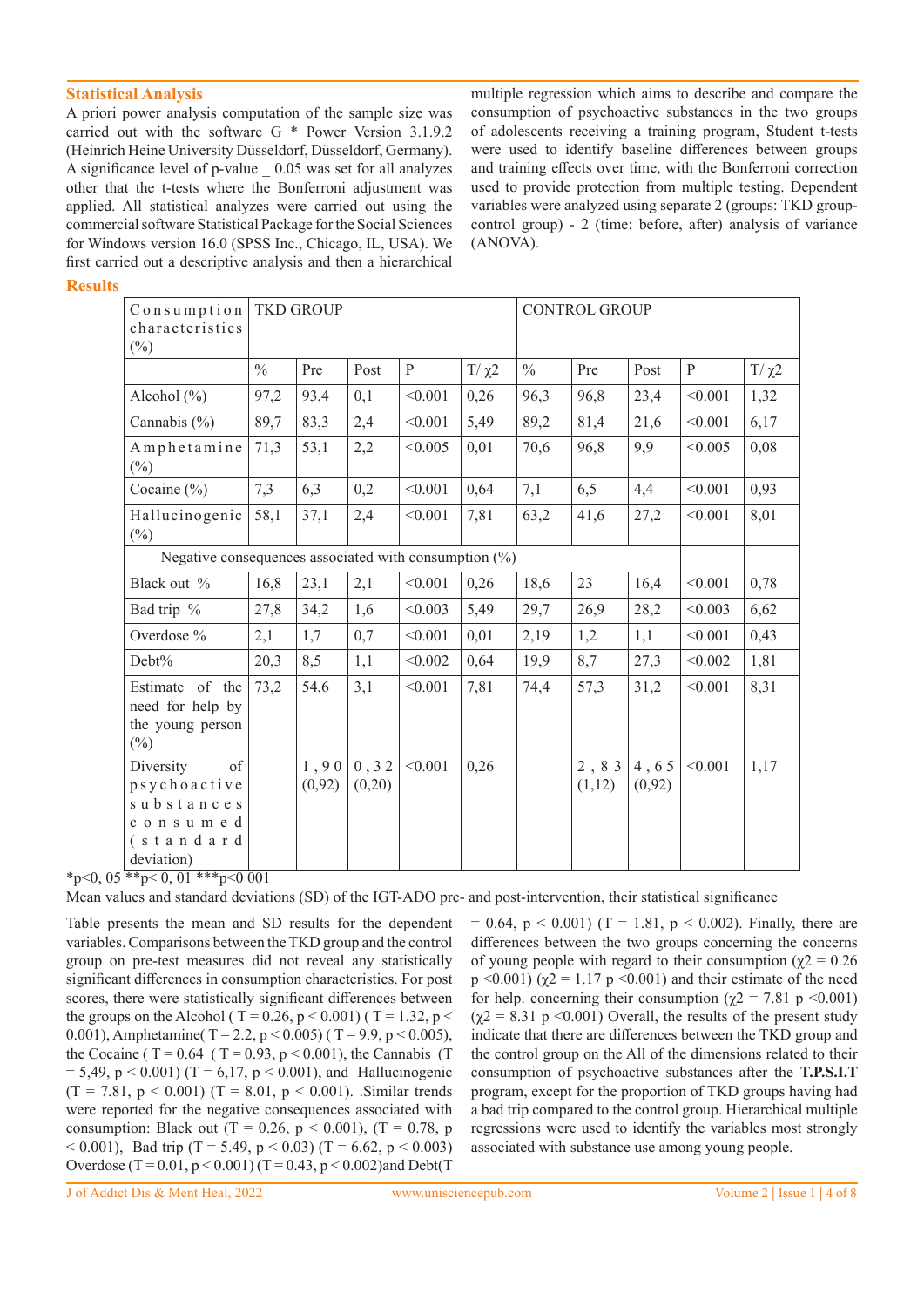#### **Discussion**

The results of the present study show a high prevalence of consumption of different substances among addictive adolescents with ADHD referred to the application of measures from the Tunis Addiction Rehabilitation Center. The multiple problems experienced by these adolescents may explain the high rates of consumers. Indeed, these studies have made it possible to establish a positive relationship between the presence of ADHD symptoms and the consumption of psychoactive substances in adolescents (sedatives without prescriptions; hashish; marijuana; amphetamines; LSD, ecstasy, cocaine, magic mushrooms; inhalants) (Andrews & Andrews, 2003). This contradiction between the results of our study and those of the studies reviewed may possibly be explained by the provenance of our subjects. The latter were recruited at the time of their entry into the application of the measures of the participating Tunis Addiction Rehabilitation Center. However, these young people are characterized by many personal and family problems which could be associated with a greater consumption of psychoactive substances. (Gudjonsson et al., 2012) Therefore, considering that the family plays a pivotal role in the consumption of young people (Goldstein, 2013), the family dysfunctions encountered in young people referred to the care of the Tunis Addiction Rehabilitation Center can have a considerable impact on the consumption of adolescents of our sample. This would also have an influence on the risk of consuming psychoactive substances (Frauenfelder, 2011), In this regard, when we compare the TKD group with the control group of our sample, we note that there is a significant difference of 2.4% for the TKD group and 21.6% for the control group for cannabis use after the **T.P.S.I.T** program this figure raises to 23.4% for alcohol. Participate in the **T.P.S.I.T** program for participants to develop healthy lifestyles. They have developed a routine, where they have to get up in the morning, show up to the gym and workout, eat well and rest in order to be able to perform every day in training. Participants experienced a change in their lifestyle following their integration into the **T.P.S.I.T.** The consumption of psychoactive substances can worsen the difficulties experienced by these young people. For example, the use of cannabis can accentuate the difficulties of concentration already present in these young people and can even have an impact on the mechanisms of learning and education (Winters et al., 2011), The **T.P.S.I.T** program with these adolescents with ADHD dependent on the consumption of psychoactive substances has evolved adequately. Psychiatric disorders or other problems experienced by these young people can influence the consequences of drug use on their mental state and on dependence. Indeed, the comorbidity between mental disorders and drug use can lead to a dual pathology which will have a negative impact on the quality of life and the overall functioning of the individual (Wilens et al., 2011). Throughout their time in the **T.P.S.I.T** program, participants experienced a certain self-realization. Through the various trainings, they have been able to become aware of their evolution and have derived a valuation from it, which gives them a motivation to work even harder This ability is all the more important to develop in a context of social integration where participants have to transfer this ability to other areas of their life. Luquiens et al.

(2014) This dynamic can have positive effects on the behavior of these addicted adolescents with ADHD, since it allows them to reduce the gap between their aspirations and their perceived capacities (Speranza & Valeri, 2010). Participating in the program allowed these adolescents with addictive ADHD to take the time to refocus on themselves. They became aware of their needs and gave themselves the right to prioritize them. The participants who really internalized the aims of the **T.P.S.I.T** program experienced the most positive repercussions on a personal level. The practice of Taekwondo brings about a change in their identity, a change which brings about a certain informal control over their behavior (Jilla, 2013). The use of Taekwondo among the participants had a cathartic discharge function (Pfister, 1985). On the other hand, the participants seem to have integrated the values of non-violence advocated by this martial art. It is important to combine technical learning with values of respect. The participants experienced positive repercussions of their time in the **T.P.S.I.T** program, in relation to their physical form. Training several times a week for a long period of time improves the physical health and body image of the participants, which takes pride in them. Be in the program created a sense of belonging for them. This sense of belonging is directed towards the **T.P.S.I.T** program and towards the Dojang within which it takes place. The coach uses this sense of belonging when talking to participants, especially to encourage them to be calm and respectful outside of the Dojang. The environment has an attraction effect on the participants of the **T.P.S.I.T** program (Carrier, 2013). This effect helps to establish an effective and lasting intervention with the participants. This dynamic of mutual aid and cooperation is rather experienced by the participants who invest in training. There is a positive impact on keeping participants busy so that they have less free time to engage in risky behaviors (Kelly, 2012).

#### **Conclusion**

As in the studies reviewed, in the subgroup of adolescents with ADHD addiction, it is the young people who did not have the program **(T.P.S.I.T)** who demonstrated more problematic use. Specifically, the TKD group had a significant difference regarding hallucinogens and cocaine. Likewise, the control group demonstrated a greater diversity of substances in their consumption than the TKD group and a significant difference for cocaine use. It should be remembered, however, that the present study concerns a sample of young people receiving services in the Tunis Addiction Rehabilitation Center and that this sample is not representative of the general population. The results should therefore be communicated with caution. It nevertheless emerges that, according to the theory of the developmental perspective, it is relevant to offer the adolescent an adequate way to meet his needs and difficulties so that he can evolve adequately in each of the situations stages of his life. The escalation of ADHD symptoms and its possible impact on the life of the young person (consumption, development of comorbidity, etc.) therefore suggests the importance of professional care at a young age. In addition, since the adolescents treated by the Tunis Addiction Rehabilitation Center are more likely to use psychoactive substances compared to those in the general population, the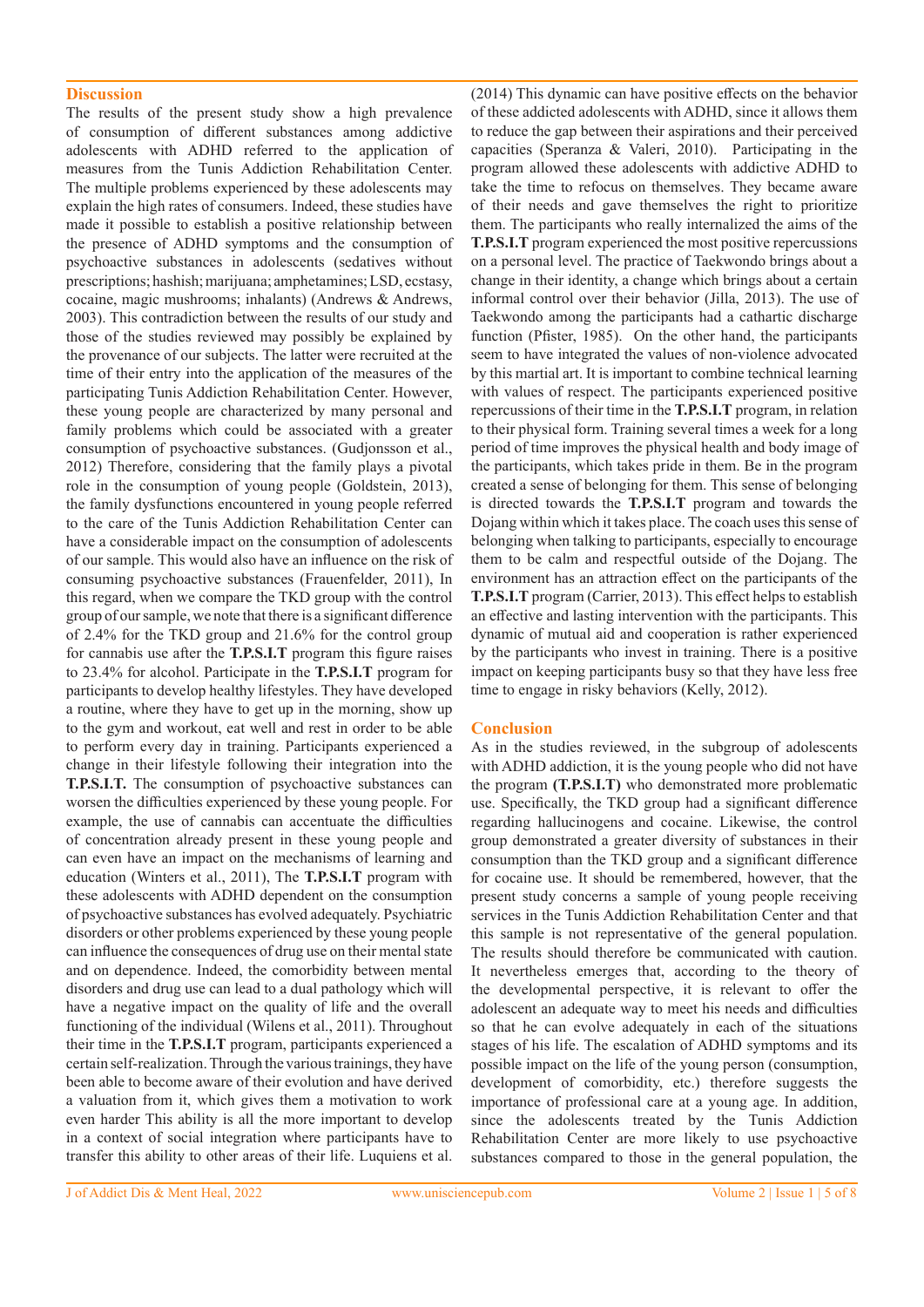relevance of doing prevention must be recognized by the workers of this organization. Finally, since the family plays a pivotal role in consumption, the interventions carried out with these adolescents must take this reality into account. It would therefore be relevant to carry out a study targeting the different intervention methods (medical, social, personal, educational, etc.)

## **References**

- 1. Armstrong, T. D., & Costello, E. J. (2002). Community studies on adolescent substance use, abuse or dependence and psychiatric comorbidity. *Journal of Consulting and Clinical Psychology, 70* (6), 1224-1239. https://doi.org/10.1037/0022-006X.70.6.1224
- 2. Azida, K., & Bernard, H. (2009). Public health, a challenge for Mayotte, future fifth Dom. *Human Health*, No. 404, pp. 44-45.
- 3. Anderson, P., De Bruijn, A., Angus, K., Gordon, R., & Hastings, G. (2009). Impact of alcohol advertising and media exposure on adolescent alcohol use: a systematic review of longitudinal studies. *Alcohol and Alcoholism, 44*(3), 229-243. DOI:10.1093/alcalc/agn115
- 4. American Psychiatric Association, (2013). Diagnostic and Statistical Manual of Mental Disorders, (fifth edition: DSM-5). *American Psychiatric Association, 947* p. Retrieved from https://www.psychiatry.org/psychiatrists/ practice/dsm
- 5. Alaux-Cantin, S., Warnault, V., Legastelois, R., Botia, B., Pierrefiche, O., Vilpoux, C., & Naassila, M. (2013). Alcohol intoxications during adolescence increase motivation for alcohol in adult rats and induce neuroadaptations in the nucleus accumbens. *Neuro pharmacology, 67*, 521-531. DOI:10.1016/j.neuropharm.2012.12.007
- 6. Amos, A., Wiltshire, S., Bostock, Y., Haw, S., McNeill, A. (2004). 'You can't go without a fag... you need it for your hash' - a qualitative exploration of smoking, cannabis and young people. *Addiction, 99*(1),77-81. DOI: 10.1111/j.1360-0443.2004.00531.x
- 7. Arvers P, Assailly JP, Batel P, & al. *Alcohol: social damage, abuse and addiction.* 2003
- 8. August, G. J., Winters, K. C., Realmuto, G. M., Fahnhorst, T., Botzet, A., & Lee, S. (2006). Prospective Study of Adolescent Drug Use among Community Samples of ADHD and Non-ADHD Participants. *Journal of the American Academy of Child and Adolescent Psychiatry. 45*(7), 824-832. https://psycnet.apa.org/doi/10.1097/01. chi.0000219831.16226.f8
- 9. Bailly D. Odile Jacob; (2009). *Alcohol*, drugs among young people: let's take action.
- 10. Gould, D., Carson, S. (2008). Life Skills development through sport: current status and future directions. *International Review of Sport and Exercise Psychology, 1*(1), 58-78. DOI:10.1080/17509840701834573
- 11. Fréchette, L. (1999). The Contribution of Leisure to Quebec Society. Some examples. Paper Presented at the Forum Québécois 1999. Leisure: the other wealth, Université Du Québec a Montréal.
- 12. Hebert, J. (2003). Social Work and Martial Arts: An

Explosive or Promising Twinning? *Revue Intervention, 118*, 31-40.

- 13. Lefèvre, N. (2012). Sport and special education: Prevent delinquency? *The sociographe, 38*(2), 43-51.
- 14. Lefèvre, A. J., Cornelius, A. E., Van raalte, J. L., & Jones, T. (2005). A Framework For Planning Youth Sport Programs That Foster Psychosocial Development. *The Sport Psychologist, 19*(1), 63-80. https://doi.org/10.1123/ tsp.19.1.63
- 15. Pantaléon, N. (2003). Socialization through sports activities and young people with social difficulties. *CAIRN, 3*(51), 3.
- 16. Coakley, J. (2011). Youth sports: What counts as ''positive development?''. *Journal of Sport & Social Issues,35*(3), 306-324. https://doi.org/10.1177/0193723511417311
- 17. Ekholm, D. (2013). Sport and crime prevention: Individuality and transferability in research. *Journal of Sport for Development,1*(2),1-12. https://jsfd.org/2013/12/01/sport-and-crime-preventionindividuality-and-transferability-in-research/
- 18. Habersetzer, G. , and Habersetzer, R. (2000). *Encyclopedia of Martial Arts*. Paris, Amphora.
- 19. Beaudry, P. (1992). Rituality in martial arts. *Cahiers International de Sociologie*, 92, 18.
- 20. Hebert, J. (2011). The Challenge of Teaching Martial Arts from a Psychosocial Perspective. In J. Hébert (Ed.), Martial arts, combat sports and psychosocial interventions (Vol. 48, pp. 344). *Québec: Presses De l'Université du Québec*.
- 21. Weiser, M., Kutz, I., Kutz, S. J., & Weiser, D. (1995). Psychotherapeutic aspects of the martial arts. *American Journal of Psychotherapy, 49*(1), 118-127. https://doi.org/10.1176/appi.psychotherapy.1995.49.1.118
- 22. Trulson, M. E. (1986). Martial arts training: A novel ''cure'' for juvenile delinquency. *Human Relations, 39*(12), 1131-1140. Retrieved from https://kiai.med.br/ wp-content/uploads/2017/12/Treinamento-em-Artes-Marciais-para-Delinqu%C3%AAncia-Juvenil.pdf
- 23. Vertonghen, J., & Theeboom, M. (2010). The socialpsychological outcomes of martial arts practise among youth: A review. *Journal of Sports Science and Medicine, 9*(4), 528–537. Retrieved from https://www.ncbi.nlm.nih. gov/labs/pmc/articles/PMC3761807/
- 24. Lakes, K. D., & Hoyt, W. T. (2004). Promoting self regulation through school based martial arts training. *Applied Developmental Psychology, 25*(3), 283-302. https://doi.org/10.1016/j.appdev.2004.04.002
- 25. Steyn, B., & Steyn, S. (2009). Aggression and psychological well-being of adolescent taekwondo participants in comparison with hockey participants and non-sport group. *African Journal for Physical, Health Education, 15*(1), 32-43. https://www.ajol.info/index.php/ ajpherd/article/view/44636
- 26. Reynes, E., & Lorant, J. (2004). Competitive Martial Arts And Aggressiveness: A 2 year. Longitudinal Study among Yong Boys. *Perceptual And motor skills, 98*(1), 103-115. DOI: 10.2466/pms.98.1.103-115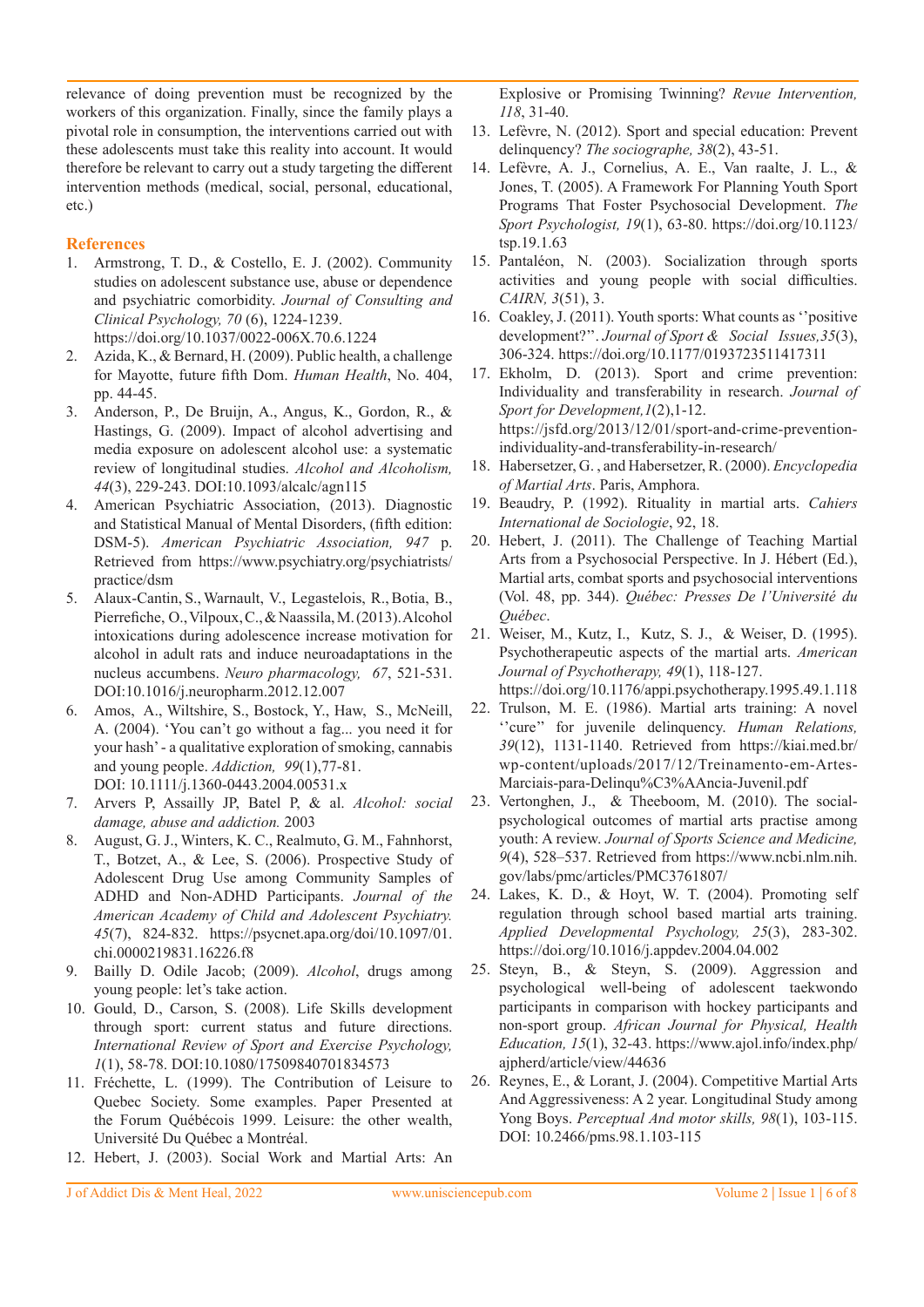- 27. Davis, B. S., & Menard, S. (2013). Long term impact of youth sports participation on illegal behavior. *The Social Science Journal, 50*(1), 34-44. https://doi.org/10.1016/j. soscij.2012.09.010
- 28. Danish, S. J., & Nellen, V. C. (1997). New roles for sport psychologists: Teaching Life skills through sport to at risk youth. *QUEST, 49*(1), 100-113. DOI:10.1080/00336297.1997.10484226
- 29. Papacharisis, V., Goudas, M., Danish, S. J., & Theodorakis, Y. (2005). The effectiveness of teaching a life skills program in a sport context. *Journal of Applied Sport Psychology, 17*(3), 247-254. https://psycnet.apa.org/ doi/10.1080/10413200591010139
- 30. Lapointe, L. (2011). *Psychosocial intervention in sport to develop life skills in young people at risk of delinquency (Master).* University of Montreal. Retrieved from https://papyrus.bib.umontreal.ca/xmlui/bitstream/ handle/1866/6181/Lapointe Laurence 2011 memoire. pdf?sequence=3&isAllowed=y
- 31. Payne, P. (1981). *Martial arts: The spiritual dimension. London (Reissue edition).* Thame and Hudson. Retrieved from https://www.amazon.co.uk/Martial-Arts-Spiritual-Dimension-Imagination/dp/0500810257
- 32. Hebert, J. (2003). *Social work and martial arts: an explosive or promising twinning?*
- 33. Fuller, J. R. (1988). Martial arts and psychological health. *British Journal of Medical Psycho/ogy, 61*(4), 317-328. https://doi.org/10.1111/J.2044-8341.1988.TB02794.X
- 34. Egan, M.A. (1993) The Effects of Martial Arts Training on Self-Acceptance and Anger Reactivity with Young Adults. *ProQuest Dissertation Abstracts* No. AAC 9239036. Retrieved from https://www.virginiatkd.com/wp-content/ uploads/benefits.pdf
- 35. Gleser, J., Brown, P. (1988). Judo Principles and Practices: Applications to Conflict-solving Strategies in Psychotherapy. *American Journal of Psychotherapy, XLII*(3), 437-447.

https://doi.org/10.1176/appi.psychotherapy.1988.42.3.437

- 36. Ortega, J. M. (1996). Beyond the fight. Paris: *Publisher Guy Trépanier*
- 37. Hebert, J. (1998). Sport and martial arts as means of intervention with boys. Proceedings of the Quebec regional conference of the Canadian Association for Adolescent Health, (Canada), Intervene in the masculine, adolescence. Montreal: Show Enjeux, T.V. Radio-Canada, Winter 1998
- 38. Hebert, J. (1998). Sport and martial arts as means of intervention with boys. *Proceedings of the Quebec regional conference of the Canadian Association for Adolescent Health,* (Canada), Intervene in the masculine, adolescence. Montreal: Issue Enjeux, T.V. Radio-Canada, Winter 1998.
- 39. Gasparini, W. (2008). Integration through sport. Political genesis of a collective belief. *Contemporary societies, 69*  (1).
- 40. Coalter, F. (2007). *A wider social role for sport: Who's keeping the score? London*,(1<sup>st</sup> edition). UK: Routledge. https://doi.org/10.4324/9780203014615
- 41. Haudenhuyse, R. P., Theeboom, M. Et, & Coalter, F. (2012). The Potential of sports-based social interventions for vulnerable youth: implications for sport coaches and youth workers. *Journal of Youth Studies, 15*(4), 437-454. https://doi.org/10.1080/13676261.2012.663895
- 42. Coakley, J. (2002). Using Sports to control deviance and violence among youths: Let's Be critical and cautious. In M. Dans, M. A. Gatz, Messner, & S. J. Ball-Rokeach, (Eds.), *Paradoxes Of youth and sport.13-30.* Albany: State University Of New York Press. https://www.researchgate. net/publication/303198985\_Using\_sports\_to\_control\_ deviance and violence among youths Let's be critical\_and\_cautious
- 43. Donnelly, P., & Coakley, J. J. (2002). *The role of recreation in promoting social inclusion.* Toronto: Laidlaw Foundation.
- 44. Germain, M., Landry, M., and Bergeron, J. (1998). Adolescent Substance Abuse Severity Index. Montreal: Quebec Psychoactive Substance Research and Intervention Group (RISQ). 15 p
- 45. Realmuto, G. M., Winters, K. C., August, G, J., Lee, S., Fahnhorst, T., & Botzet, A. (2009). Drug Use and Psychosocial Functioning of a Community-Derived Sample of Adolescents with Childhood ADHD. *Journal of Child & Adolescent Substance Abuse, 18*(2), 172-192. https://psycnet.apa.org/doi/10.1080/10678280902724176
- 46. Andrews, J. P., & Andrews, G. J. (2003). Life in a secure unit: The rehabilitation of young people through the use of sport. *Social Science & Medicine, 56*(3), 20. https://doi.org/10.1016/s0277-9536(02)00053-9
- 47. Gudjonsson, G. H., Sigurdsson, J. F., Sigfusdottir, I. D., & Young, S. (2012). An epidemiological study of ADHD symptoms among young persons and the relationship with cigarette smoking, alcohol consumption and illicit drug use. *Journal of Child Psychology and Psychiatry, 53*(3), 304- 312. https://doi.org/10.1111/j.1469-7610.2011.02489.x
- 48. Goldstein, B. I. (2013). Do Stimulants Prevent Substance Use and Misuse Among Youth With Attention-Deficit/ Hyperactivity Disorder? The Answer Is Still Maybe. *Journal of the American academy of child & adolescent psychiatry, 52*(3), 125-127.
- 49. Frauenfelder, A. (2011). On the construction of "parental deviances": abuse. Summer University, July 22, 2011, *School of Social Work, Geneva*.
- 50. Winters, K. C., Lee, S., Botzet, A., Fahnhorst, T., Realmuto, G. M., August, G. J. & (2011). A Prospective Examination of the Association of Stimulant Medication History and Drug Use Outcomes among Community Samples of ADHD Youths. *Journal of Child & Adolescent Substance Abuse, 20*(4), 314-329.

http://dx.doi.org/10.1080/1067828X.2011.598834

51. Wilens, T. E, Martelon, M., Fried, R., Petty, C., Bateman, C., & Biederman, J. (2011). Do Executive Function Deficits Predict Later Substance Use Disorders Among Adolescents and Young Adults? *Journal of the American Academy of Child & Adolescent Psychiatry, 50*(2),141-149. https://psycnet.apa.org/doi/10.1016/j. jaac.2010.11.010